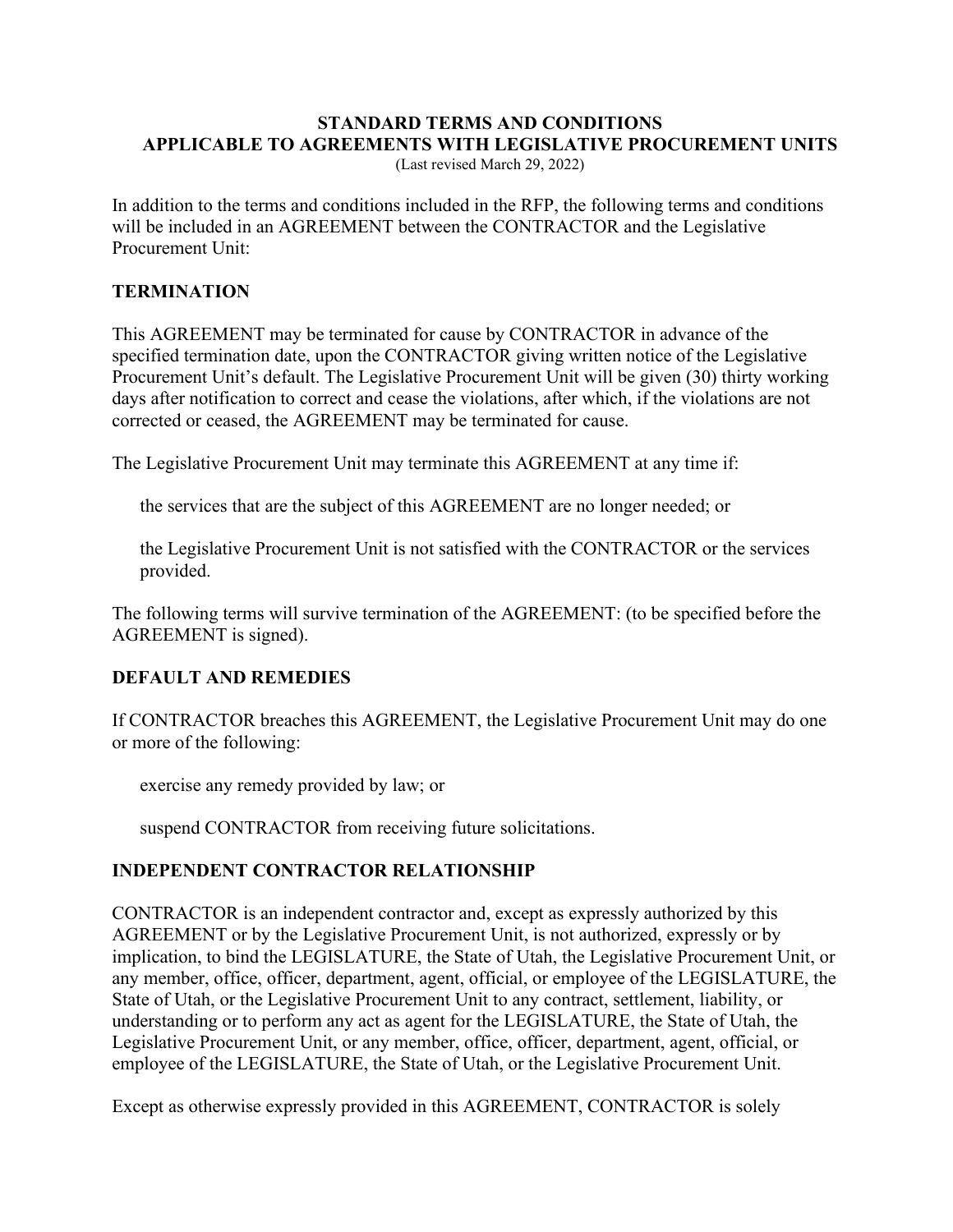responsible to pay for all of CONTRACTOR's expenses and to pay each employee or subcontractor of CONTRACTOR all salary, wages, payments, expenses, fees, taxes, costs, insurance, and benefits of any kind relating to an employee or subcontractor of CONTRACTOR.

# **ASSIGNMENT PROHIBITED**

CONTRACTOR may not assign this AGREEMENT or any duty or benefit relating to this AGREEMENT without the prior written permission of the Legislative Procurement Unit.

# **GOVERNING LAW**

This AGREEMENT shall be construed in accordance with, and governed by, the laws of the State of Utah, without reference to principles governing choice or conflict of laws. The parties will submit to the jurisdiction of the courts of the State of Utah any dispute arising out of this AGREEMENT or the breach of this AGREEMENT. Venue shall be in Salt Lake City, Utah, in the Third Judicial District Court for Salt Lake County.

# **EQUAL OPPORTUNITY**

CONTRACTOR agrees to abide by the provisions of:

Titles VI and VII of the Civil Rights Act of 1964 (42 U.S.C. Sec. 2000e), which prohibit discrimination against any employee or applicant for employment or any applicant or recipient of services on the basis of race, religion, color, or national origin;

Utah Code Section 34A-5-106;

Executive Order 11246, as amended, which prohibits discrimination on the basis of sex;

45 C.F.R. 90, which prohibits discrimination on the basis of age;

Section 504 of the Rehabilitation Act of 1973 or the Americans with Disabilities Act of 1990, as applicable, which prohibit discrimination on the basis of disabilities; and

Utah Executive Order, dated March 17, 1993, which prohibits sexual harassment in the workplace, and the Workplace Discrimination and Harassment Policy adopted by the Utah Senate and Utah House of Representatives.

### **INCORPORATION OF PROVISIONS OF RFP AND PROPOSAL**

The provisions of the RFP, including all addenda to the RFP, and CONTRACTOR's proposal submitted in response to the RFP, are hereby incorporated into this AGREEMENT by reference. If any conflict exists between the RFP, CONTRACTOR's proposal, and this AGREEMENT, the terms and conditions of the following shall prevail in the following order of preference:

this AGREEMENT;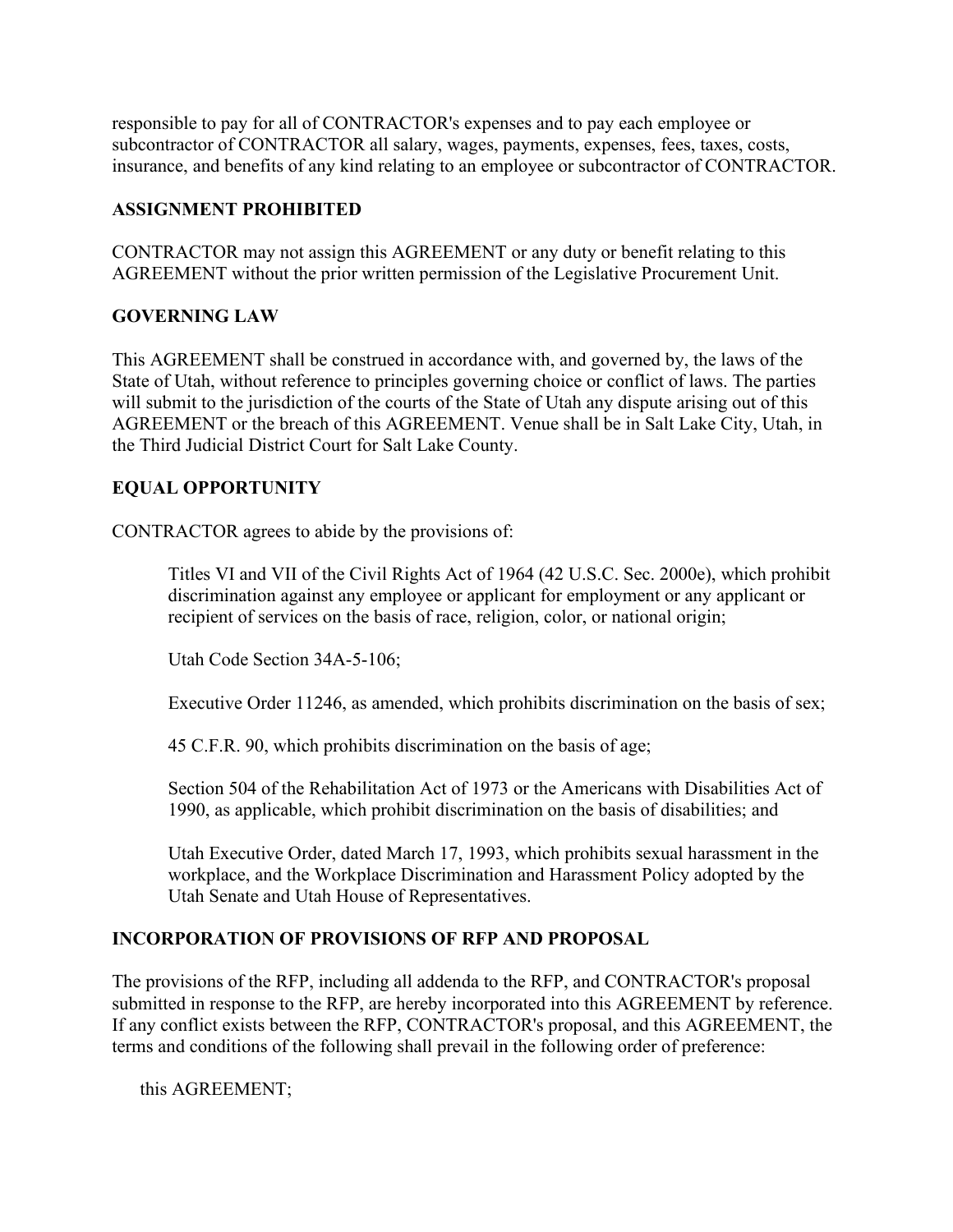the RFP; and

CONTRACTOR's proposal.

# **LAWS AND REGULATIONS**

CONTRACTOR and any and all hardware, software, supplies, services, equipment, and construction proposed or furnished under this AGREEMENT shall comply fully with all applicable federal and state laws and regulations.

# **PATENTS, COPYRIGHTS, ETC.**

CONTRACTOR releases and shall protect, indemnify, and hold harmless the Legislative Procurement Unit and the LEGISLATURE from liability of any kind or nature relating to CONTRACTOR's use or provision of any copyrighted or un-copyrighted composition, secret process, patented or un-patented invention, article, or appliance furnished or used in the performance of this AGREEMENT.

### **RECORDS ADMINISTRATION**

CONTRACTOR shall maintain, or supervise the maintenance of, all records necessary to properly account for the payments made to CONTRACTOR for costs authorized by this AGREEMENT. CONTRACTOR shall retain these records for at least four years after the AGREEMENT terminates. CONTRACTOR agrees to allow state and federal auditors and legislative staff access to all the records relating to this AGREEMENT, for audit, for inspection, and for the monitoring of services. Such access will be during normal business hours, or by appointment.

### **CONFLICT OF INTEREST**

CONTRACTOR certifies that it has not offered or given any gift or compensation prohibited by the laws of the State of Utah to any officer or employee of the Legislative Procurement Unit or the LEGISLATURE to secure favorable treatment with respect to being awarded this AGREEMENT.

#### **DEBARMENT**

CONTRACTOR certifies that neither CONTRACTOR nor its principals are presently debarred, suspended, proposed for debarment, declared ineligible, or voluntarily excluded from participation in this AGREEMENT by any governmental department or agency. CONTRACTOR will notify the Legislative Procurement Unit within 30 days if debarred by any governmental entity during the term of this AGREEMENT.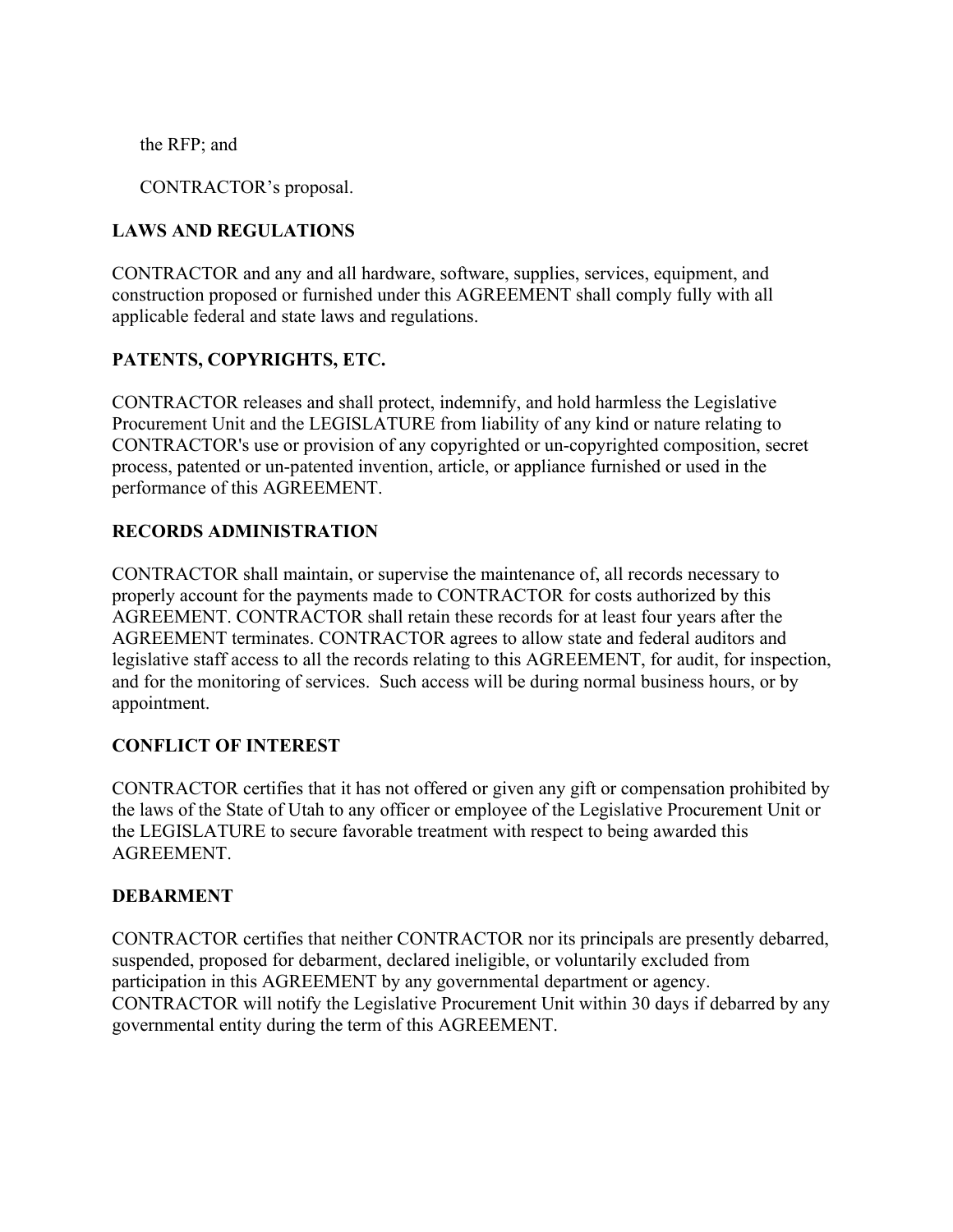# **INDEMNITY CLAUSE**

CONTRACTOR releases, protects, defends, indemnifies, and holds harmless the Legislative Procurement Unit and the LEGISLATURE from and against any damage, cost, or liability, including reasonable attorney fees and court costs, for any and all injuries to persons or property, or claims for money damages, arising from acts or omissions of the CONTRACTOR and the CONTRACTOR's employees, subcontractors, and volunteers.

## **NON-APPROPRIATION OF FUNDS**

Notwithstanding any other provision of this AGREEMENT, CONTRACTOR acknowledges that the Legislative Procurement Unit cannot contract for the payment of funds not yet appropriated. The Legislative Procurement Unit may, without penalty or liability of any kind, terminate this AGREEMENT by providing 30 days' written notice to CONTRACTOR that this AGREEMENT is terminated due to the non-appropriation of funds. If this AGREEMENT is terminated under this provision, the Legislative Procurement Unit will pay all amounts due to CONTRACTOR through the date of termination and will not be liable for any future commitments, penalties, or damages of any kind.

# **FORCE MAJEURE**

Neither party to this AGREEMENT will be held responsible for a delay or default caused by fire, a riot, an act of God, or a war that is beyond that party's reasonable control. The Legislative Procurement Unit may terminate this AGREEMENT after determining that such delay or default will prevent successful performance of the AGREEMENT.

### **MERGER**

This AGREEMENT constitutes the entire contract between the parties with respect to the subject matter contained in this AGREEMENT. There are no covenants, terms, or conditions, express or implied, written or unwritten, that govern the subject matter of this AGREEMENT, except as expressly described in this AGREEMENT. This AGREEMENT supersedes all prior agreements between the parties relating to all or part of the subject matter contained in this AGREEMENT.

### **MODIFICATION OF AGREEMENT**

This AGREEMENT may be modified only in a written document signed by the director/chair of the Legislative Procurement Unit (or such other person certified as having the authority to bind the Legislative Procurement Unit), on behalf of the Legislative Procurement Unit, and CONTRACTOR's agent (or such other person certified as having the authority to bind CONTRACTOR), on behalf of CONTRACTOR.

### **AUTHORITY TO BIND**

CONTRACTOR and the individual who signs this AGREEMENT on behalf of CONTRACTOR represent that the individual who signs this AGREEMENT has the authority to bind